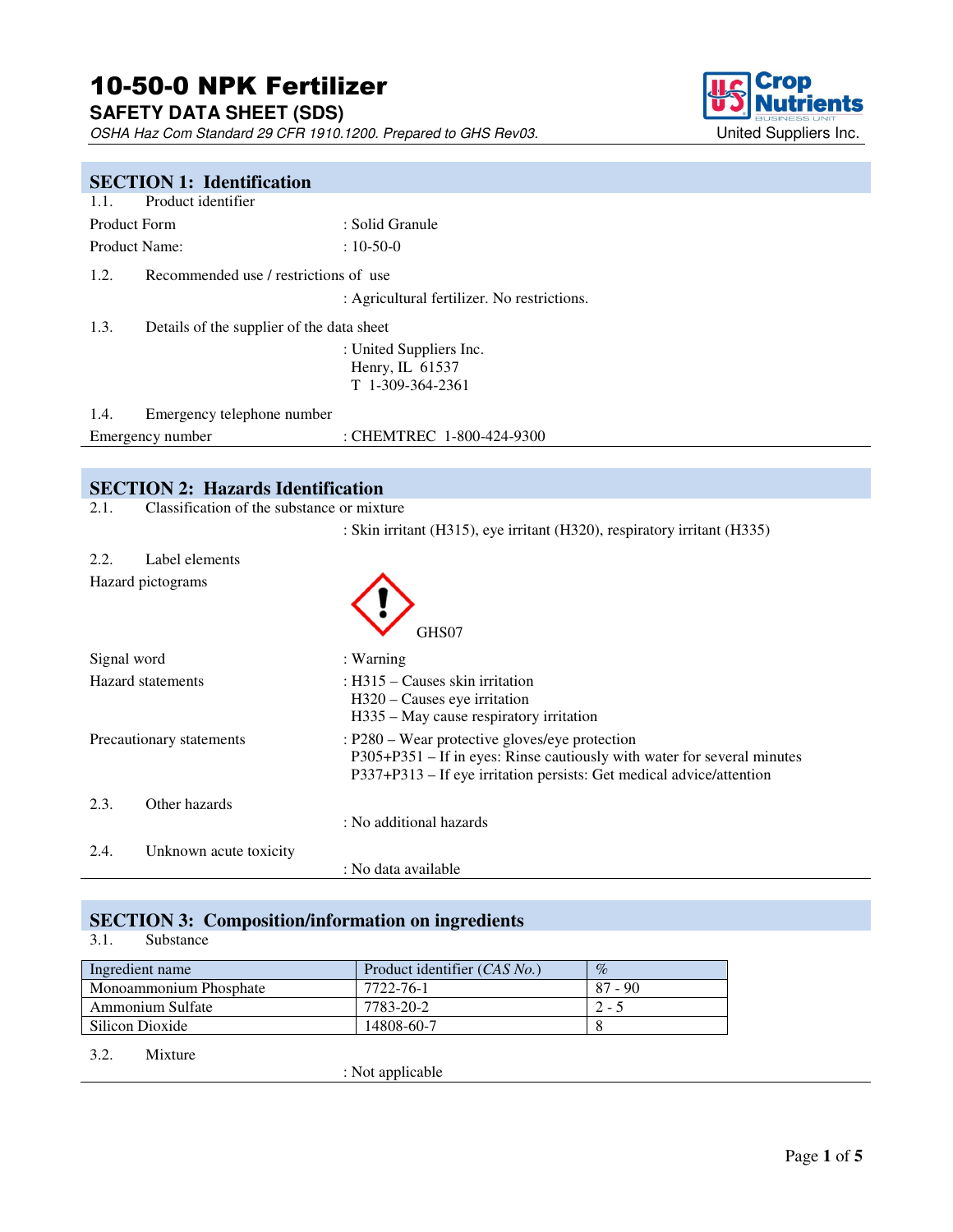# 10-50-0 NPK Fertilizer

**SAFETY DATA SHEET (SDS)** 

OSHA Haz Com Standard 29 CFR 1910.1200. Prepared to GHS Rev03. United Suppliers Inc.



## **SECTION 4: First aid measures**

| Description of first aid measures<br>4.1.                           |                                                                                                                                    |
|---------------------------------------------------------------------|------------------------------------------------------------------------------------------------------------------------------------|
| First-aid measures after inhalation                                 | : Remove to fresh air and keep at rest in a comfortable position for breathing.<br>If irritation persists, seek medical attention. |
| First-aid measures after skin contact                               | : Wash with water and soap. If irritation persists, seek medical attention.                                                        |
| First-aid measures after eye contact                                | : Flush eyes with running water for several minutes. If irritation persists, seek<br>medical attention.                            |
| First-aid measures after ingestion                                  | : Give large amounts of water. If irritation persists, seek medical attention.                                                     |
| Most important symptoms and effects, both acute and delayed<br>4.2. |                                                                                                                                    |
| Symptoms/injuries after inhalation                                  | : May cause respiratory irritation.                                                                                                |
| Symptoms/injuries after skin contact                                | : Causes skin irritation.                                                                                                          |
| Symptoms/injuries after eye contact                                 | : Causes eye irritation.                                                                                                           |
| 4.3.                                                                | Indication of any immediate medical attention and special treatment needed                                                         |
| No additional information available                                 |                                                                                                                                    |

| <b>SECTION 5: Firefighting measures</b> |                                                       |                                                                                                                                         |
|-----------------------------------------|-------------------------------------------------------|-----------------------------------------------------------------------------------------------------------------------------------------|
| Extinguishing media<br>5.1.             |                                                       |                                                                                                                                         |
| Suitable extinguishing media            |                                                       | : Water spray, dry chemical, carbon dioxide, sand.                                                                                      |
| Unsuitable extinguishing media          | : None.                                               |                                                                                                                                         |
| 5.2.                                    | Special hazards arising from the substance or mixture |                                                                                                                                         |
|                                         |                                                       | : Material will not burn: However, material undergoes decomposition at elevated<br>temperatures to release toxic and combustible gases. |
| 5.3.<br>Advice for firefighters         |                                                       |                                                                                                                                         |
| Fire fighting instructions              |                                                       | : Material will not burn. Use extinguishing media appropriate for the<br>surrounding materials.                                         |
| Protection during fire fighting         |                                                       | : Wear respiratory protection.                                                                                                          |

## **SECTION 6: Accidental release measures**

| 6.1. |                                                      | Personal precautions, protective equipment, and emergency procedures                |
|------|------------------------------------------------------|-------------------------------------------------------------------------------------|
|      | Protective equipment                                 | : Wear gloves and cover skin.                                                       |
|      | Emergency procedures                                 | : None required.                                                                    |
| 6.2. | Environmental precautions                            | : Prevent entry to sewers and public surface waters.                                |
| 6.3. | Methods and material for containment and cleaning up |                                                                                     |
|      | Clean-up methods                                     | : Use mechanical means. Store material in suitable containers for recycle/disposal. |
| 6.4. | Reference to other sections                          |                                                                                     |
|      |                                                      | : See Section 7 for safe handling information.                                      |
|      |                                                      | See Section 8 for PPE information.                                                  |
|      |                                                      | See Section 13 for disposal information.                                            |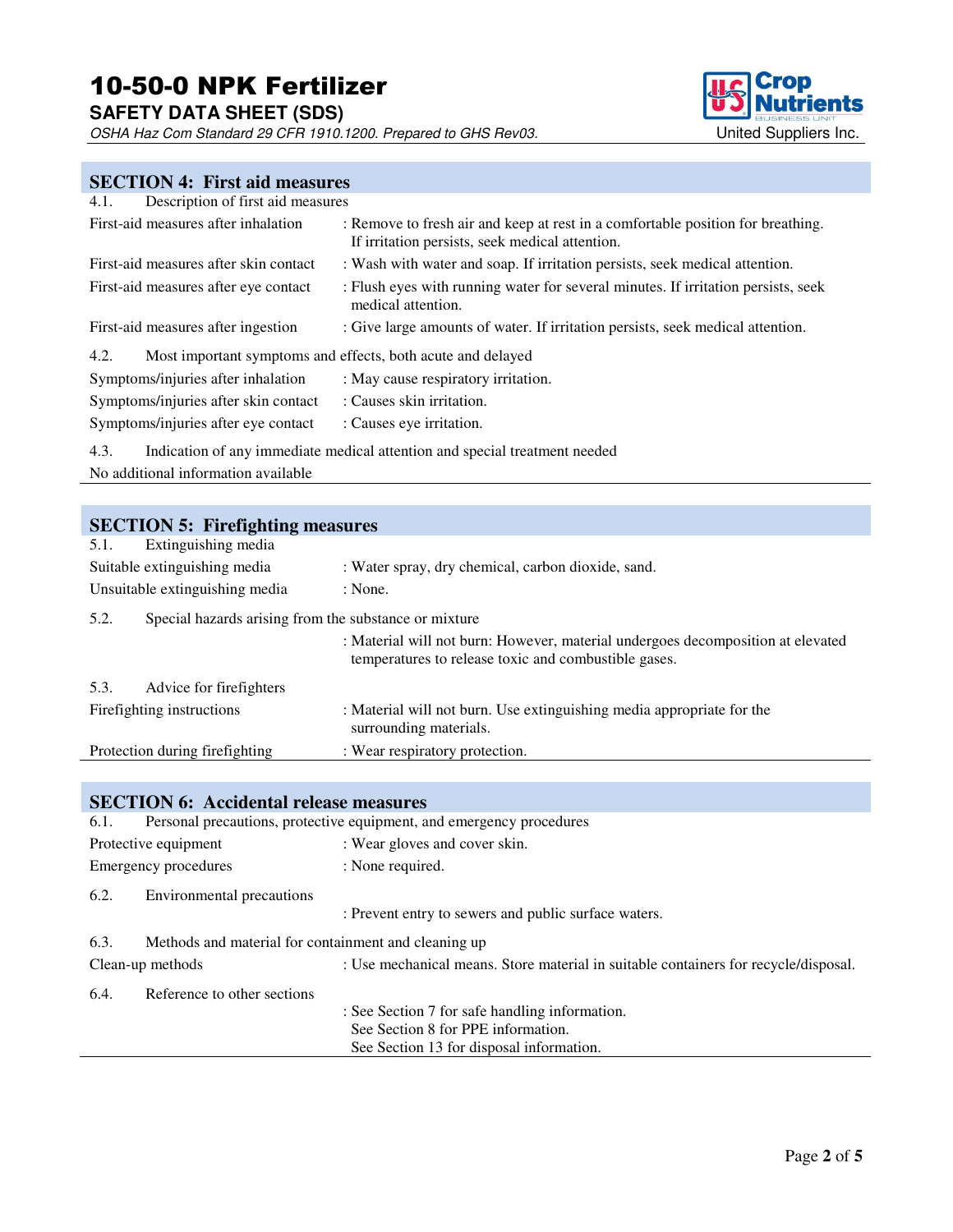**SAFETY DATA SHEET (SDS)** 

OSHA Haz Com Standard 29 CFR 1910.1200. Prepared to GHS Rev03. United Suppliers Inc.



# **SECTION 7: Handling and storage**

| 7.1. | Precautions for safe handling                                |                                                                                                                                                          |
|------|--------------------------------------------------------------|----------------------------------------------------------------------------------------------------------------------------------------------------------|
|      | Safe handling precautions                                    | : Avoid contact with skin and eyes. After handling, wash hands thoroughly with<br>soap and water. Avoid breathing dust. Wash before eating and drinking. |
|      | Fire/explosion precautions                                   | : No special measures required.                                                                                                                          |
| 7.2. | Conditions for safe storage, including any incompatibilities |                                                                                                                                                          |
|      | Storage conditions                                           | : Store in a dry, cool, and well-ventilated area. Protect from weather.                                                                                  |
|      | Incompatible materials                                       | : Slightly reactive with oxidizing agents, metals, alkalis, and moisture.                                                                                |
| 7.3. | Specific end use $(s)$                                       |                                                                                                                                                          |
|      |                                                              | : No further relevant information available.                                                                                                             |

#### **SECTION 8: Exposure controls/personal protection**

| 8.1.<br>Control parameters         |                                                                                                                                         |
|------------------------------------|-----------------------------------------------------------------------------------------------------------------------------------------|
| <b>ACGIH Threshold Limit Value</b> | : 10 mg/m <sup>3</sup> as inhalable dust.                                                                                               |
| OSHA Permissible Exposure Limit    | : Not established.                                                                                                                      |
| 8.2.<br>Exposure controls          |                                                                                                                                         |
| Appropriate engineering controls   | : If dust is generated during handling, use adequate ventilation to keep exposure to<br>airborne dust level below the threshold limits. |
| Personal protective equipment      | : Hand, skin, eye, respiratory (if needed).                                                                                             |
| Hand protection                    | : Wear protective gloves. Glove material: Any.                                                                                          |
| Eye protection                     | : Safety glasses w/ side shields.                                                                                                       |
| Skin and body protection           | : Wear long sleeved clothing and other suitable clothing to prevent skin exposure.                                                      |
| Respiratory protection             | : Wear NIOSH approved dust respirator if dust level is above threshold limit.                                                           |

# **SECTION 9: Physical and chemical properties**<br>9.1. Information on basic physical and chemical properties

Information on basic physical and chemical properties

| Physical state      | : Solid granule                      | Flammability            | : Not flammable     |
|---------------------|--------------------------------------|-------------------------|---------------------|
| Color               | : Black / dark gray                  | Flash point             | : Not applicable    |
| Odor                | : Slight phosphate                   | Explosive limit (upper) | : No data available |
| Odor threshold      | : 17 ppm (Ammonia)                   | Explosive limit (lower) | : No data available |
| Boiling point       | : Decomposes                         | Auto ignition temp.     | : No data available |
| Melting point       | : $155^{\circ}$ C (311 $^{\circ}$ F) | Decomposition temp.     | : No data available |
| Freezing point      | : No data available                  | Partition coefficient   | : No data available |
| Vapor pressure      | : Not applicable                     | Viscosity, kinematic    | : Not applicable    |
| Vapor density       | : Not applicable                     | Viscosity, dynamic      | : Not applicable    |
| pH                  | : 5.6                                |                         |                     |
| Specific gravity    | : 1.03                               |                         |                     |
| <b>Bulk</b> density | : 64 lbs/ft <sup>3</sup>             |                         |                     |
| Solubility          | : Soluble in water                   |                         |                     |
| Evaporation rate    | : Not applicable                     |                         |                     |

#### 9.2. Other information

: No further information available.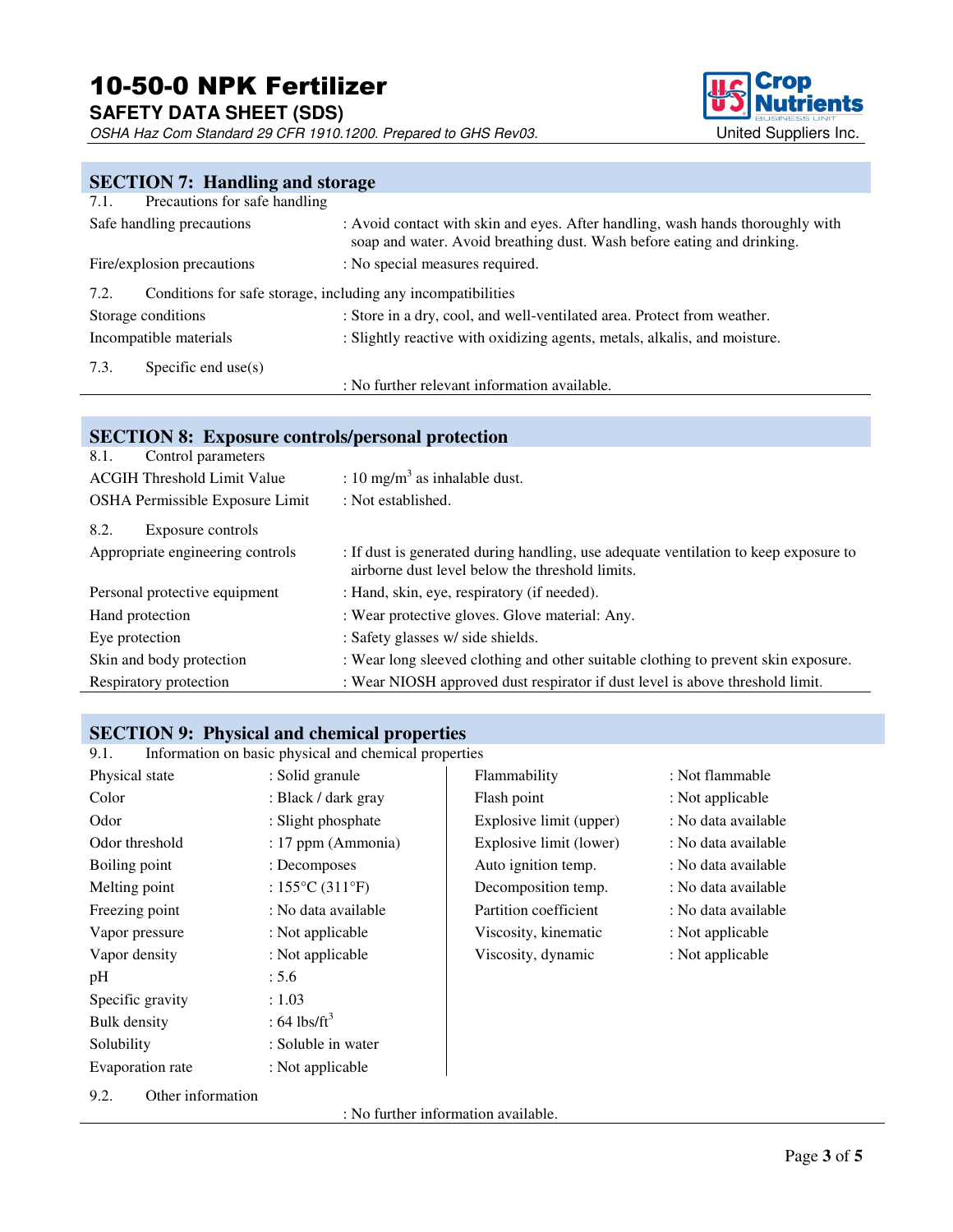**SAFETY DATA SHEET (SDS)** 

OSHA Haz Com Standard 29 CFR 1910.1200. Prepared to GHS Rev03. United Suppliers Inc.



# **SECTION 10: Stability and reactivity** 10.1. Reactivity Reactivity : No further relevant information available. 10.2. Chemical stability : The product is stable under normal ambient conditions. 10.3. Possibility of hazardous reactions : None. 10.4. Conditions to avoid : No further relevant information available. 10.5. Incompatible materials : Slightly reactive with oxidizing agents, metals, alkalis, and moisture. 10.6. Hazardous decomposition products : Avoid contact with moisture – slow hydrolysis will produce corrosive acids.

# **SECTION 11: Toxicological information**

11.1. Information on toxicological effects

| Routes of exposure                                    | : Skin contact, eye contact, inhalation, ingestion. |
|-------------------------------------------------------|-----------------------------------------------------|
| Skin corrosion/irritation                             | : Causes skin irritation.                           |
| Eye damage/irritation                                 | : Causes eye irritation.                            |
| Acute toxicity                                        | : Not classified.                                   |
| Carcinogenicity                                       | : Not classified.                                   |
| Reproductive toxicity                                 | : Not classified.                                   |
| LD50 oral rat                                         | : 3000 mg/kg $(Rat)$                                |
| Symptoms/injuries after skin contact                  | : Causes skin irritation.                           |
| Symptoms/injuries after eye contact                   | : Causes eye irritation.                            |
| Symptoms/injuries after inhalation                    | : May cause respiratory irritation.                 |
| NTP (National Toxicology Program)                     | : Substance is not listed.                          |
| IARC (International Agency for<br>Research on Cancer) | : Substance is not listed.                          |

|       | <b>SECTION 12: Ecological information</b> |                                                                                                                                                           |
|-------|-------------------------------------------|-----------------------------------------------------------------------------------------------------------------------------------------------------------|
| 12.1. | Toxicity                                  | : No testing data available.                                                                                                                              |
| 12.2. | Persistence and degradability             |                                                                                                                                                           |
|       |                                           | : Aquatic toxicity: will release ammonium ions in water by hydrolysis. Ammonia<br>is toxic to aquatic organisms. Avoid spills/releases to surface waters. |
| 12.3. | Bioaccumulative potential                 | : No data available.                                                                                                                                      |
| 12.4. | Mobility in soil                          | : Non-persistent when applied using normal agricultural practices.                                                                                        |
| 12.5. | Other adverse effects                     | : No further relevant information available.                                                                                                              |